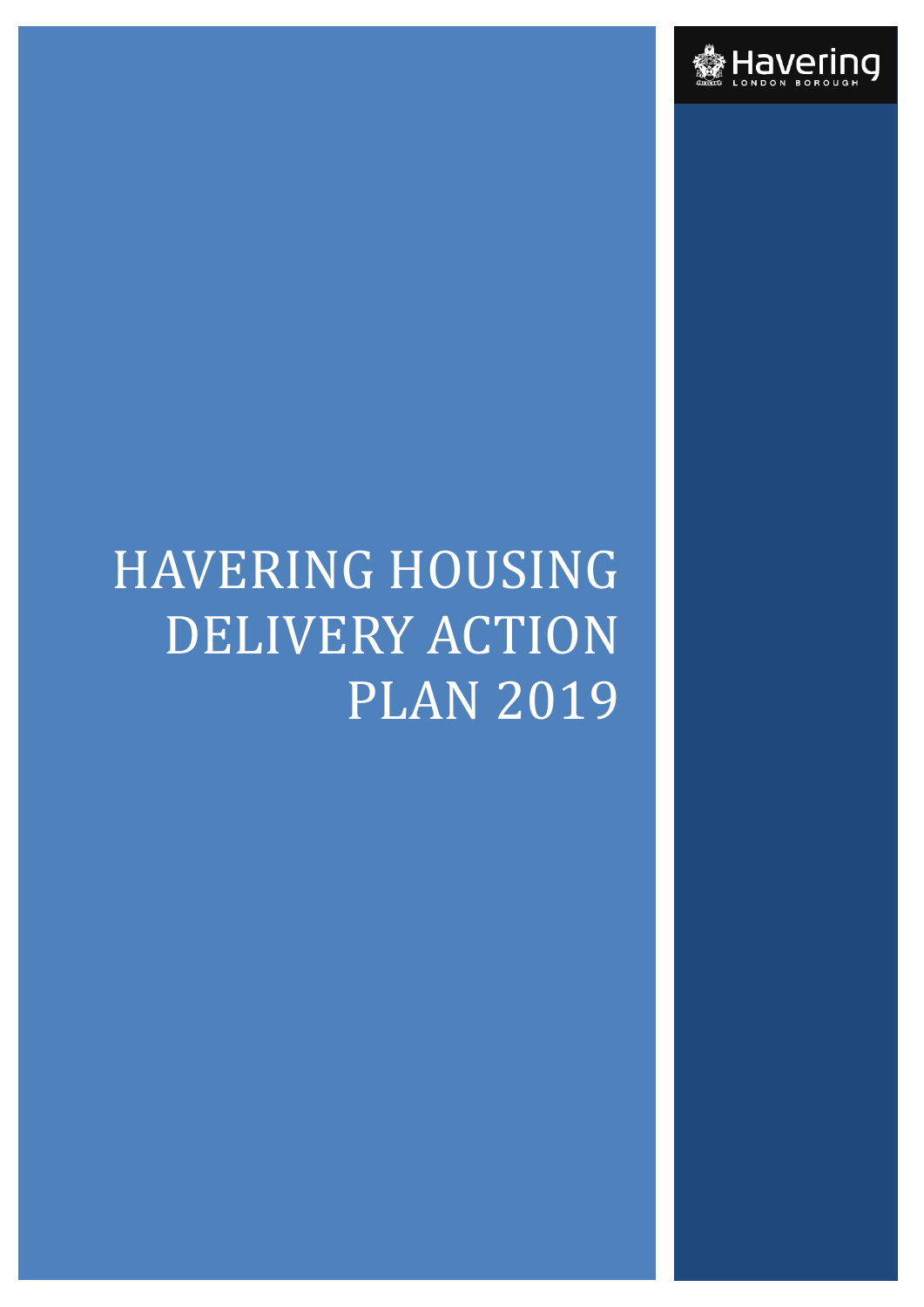# **EXECUTIVE SUMMARY**

This Housing Action Plan sets out Havering's housing delivery performance under the Government's Housing Delivery Test. The Housing Delivery Test (HDT) was introduced as part of the new National Planning Policy Framework 2019.

against the relevant housing target rather than address matters linked to The Action Plan identifies some of the barriers to housing delivery and outlines the current and future actions that the Council is taking as part of its proactive and comprehensive approach to improving the delivery of high quality, sustainable homes in the borough. In line with Government requirements, the focus in the HDT is to consider overall housing delivery tenure, dwelling mix and size.

The delivery of a sufficient supply and range of homes to meet the needs of present and future generations is a key national issue. The persistent failure to deliver these homes has an impact on the health, economy, productivity and wellbeing of both individuals and the national as a whole. This is emphasised by the Secretary of State for Communities and Local Government who sums up the position:

*"For decades, the pace of house building has been sluggish at best. As a result, the number of new homes has not kept pace with our growing population. And that, in turn, has created a market that fails to work for far too many people"<sup>1</sup> .*

This particularly true in London, which faces immense pressure for housing provision. Havering's population is expected to grow to over 293,000 over the 15 years. As outlined in this action plan, the Council is taking a pro-active approach to housing delivery as it recognises the importance of ensuring that there is the necessary provision of homes to accommodate this population growth, as well as the jobs and critical infrastructure needed to support and sustain new and existing communities. This should be done in a way that also preserves and enhances the borough's most valuable assets and maintains its long established and strongly supported character and appearance as an outer London sub-urban borough.

**<sup>.</sup>** <sup>1</sup> Department for Communities and Local Government (2017) *Fixing our broken housing market*  Available at www.gov.uk/government/publications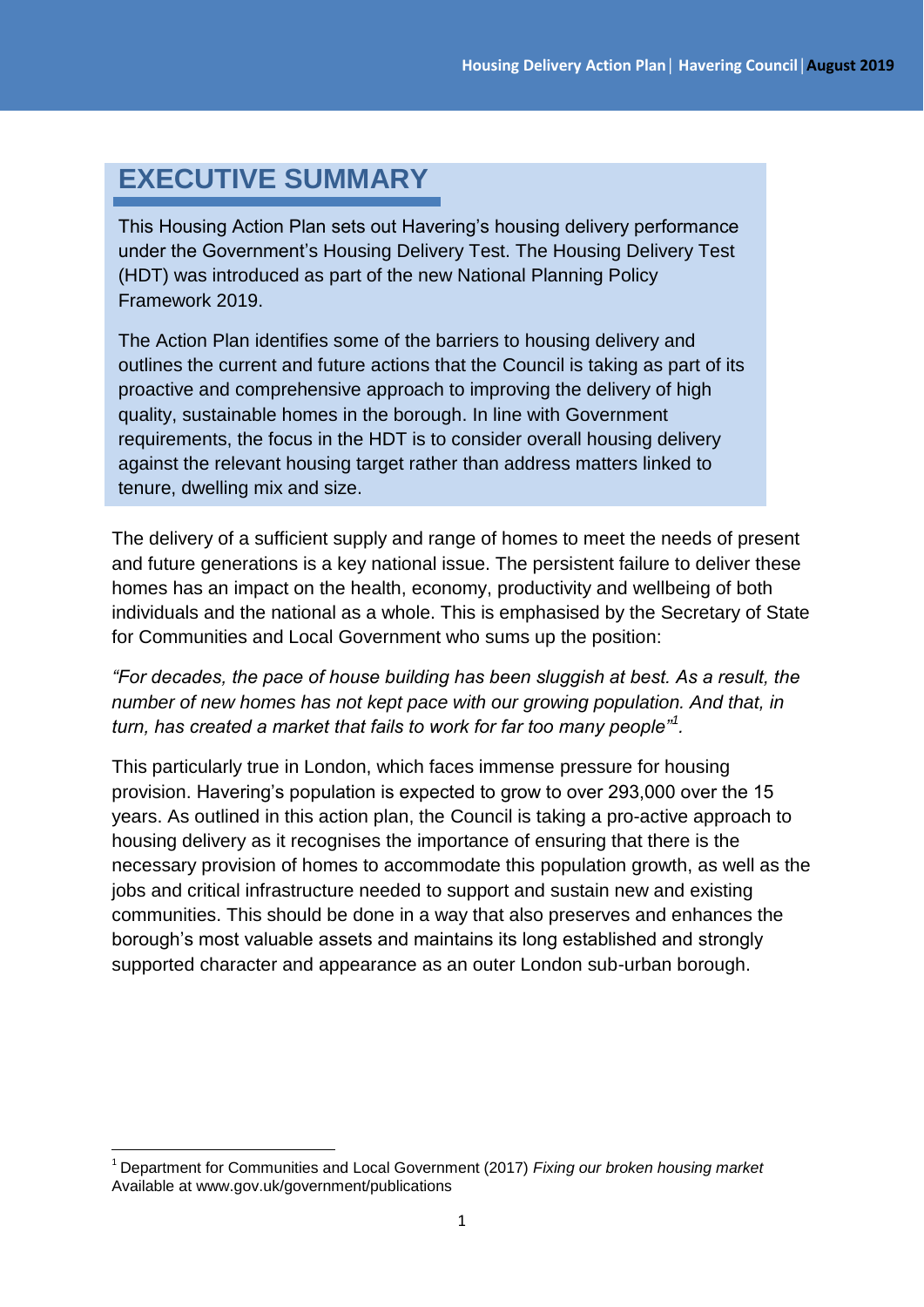# **THE HOUSING DELIVERY TEST**

It is in this context that the Government has introduced a new National Planning Policy Framework 2019 (NPPF) which includes a 'Housing Delivery Test' (HDT). The HDT serves as a mechanism to monitor housing delivery locally and set out consequences for local planning authorities that fail to deliver sufficient homes. The test measures **net additional homes delivered** against the **local requirements for new homes** resulting in a percentage of delivery.

**Housing Delivery Test (%)** =  $\frac{Total\ net\ homes\ delivered\ over\ three\ year\ period}{Total\ number\ of\ homes\ required\ over\ three\ year\ period}$ 

The results are issued annually in November and can be found here: [https://www.gov.uk/government/publications/housing-delivery-test-2018](https://www.gov.uk/government/publications/housing-delivery-test-2018-measurement) [measurement.](https://www.gov.uk/government/publications/housing-delivery-test-2018-measurement)

The consequences of failing the Test are set out in paragraphs 11, 73, 75, and 215 of the NPPF and apply until subsequent Test results demonstrate that delivery has recovered:

#### **Consequences of failing the Housing Delivery Test**

- a) All local planning authorities (LPAs) with a delivery performance of less than 95% must prepare an Action Plan.
- b) All LPAs with a delivery performance of less than 85% must provide a 20% buffer to the Five-Year Land Supply
- c) The housing policies are deemed to be 'out of date' and the 'presumption in favour of sustainable development' (the Presumption) applies if the test result is less than
	- (i) 25% in November 2018
	- (ii) 45% in November 2019
	- (iii) 75% from November 2020 onwards

The application of the 'presumption in favour of sustainable development' would mean that planning permission for new homes would have to be granted unless:

 NPPF policies that protect areas or assets of particular importance provide a clear reason for refusing the development proposed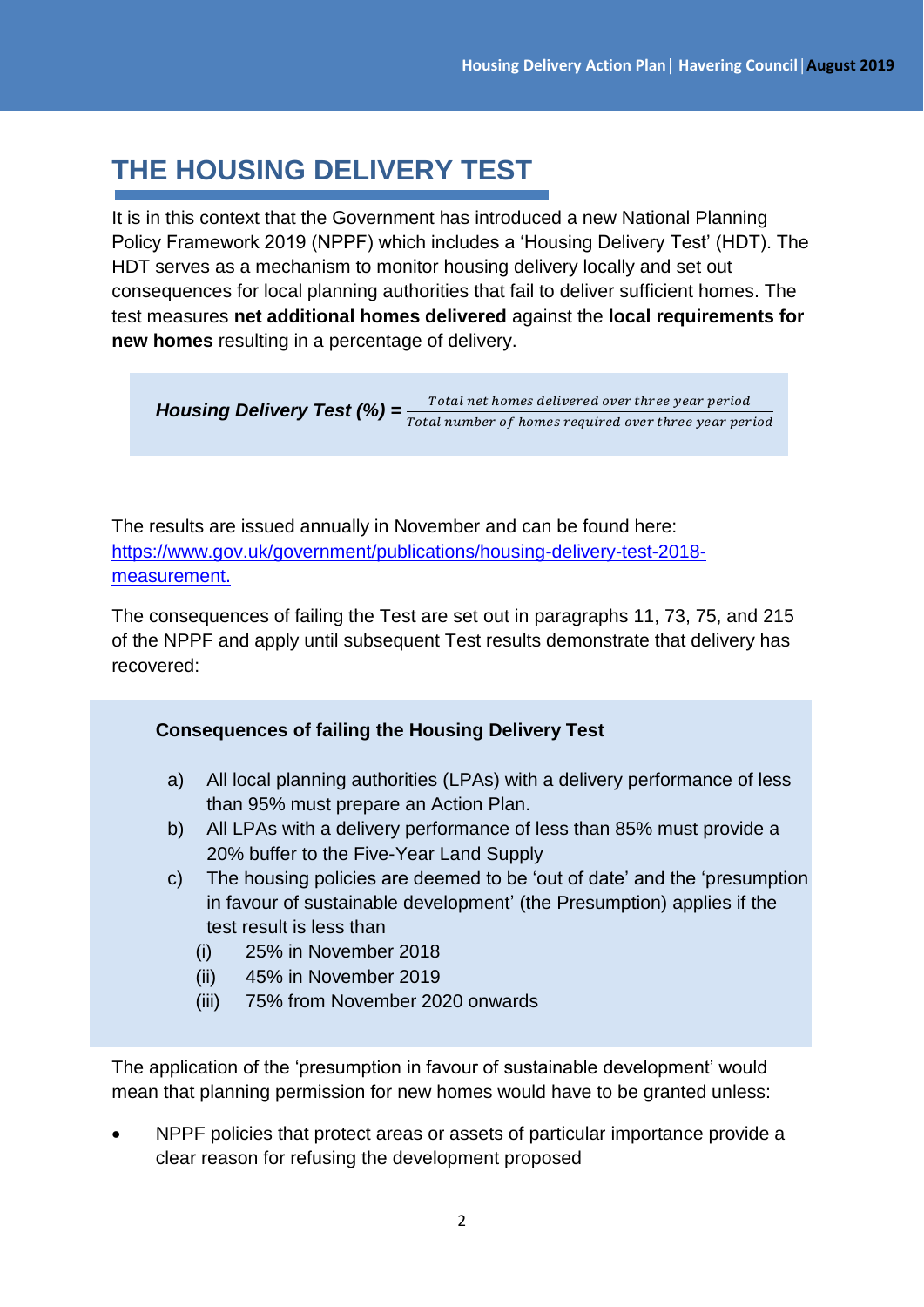Any adverse impacts of granting permission would significantly and demonstrably outweigh the benefits, when assessed against the policies of the NPPF

# **HAVERING'S HOUSING TARGET**

The housing targets used for the HDT calculations are those set out in the borough Local Plan until the plan is more than five years old or where the plan has been reviewed and found not to require updating.

In Havering's case, its local plan documents (the housing targets are set out in the Local Development Framework Core Strategy and Development Control Policies Development Plan Document 2008) are more than ten years old.

Therefore, the targets used for the HDT calculations are drawn from the London Plan 2016. Policy 3.3, Table 3.1 of the London Plan identifies annual monitoring targets for London boroughs. Havering's annual target is **1,170 net new homes.** As it is not required by the NPPF, the HDT does not consider matters linked to tenure (including affordable housing), dwelling mix and size.

An emerging Local Plan for Havering has recently been the subject of an Examination in Public. The Council is currently waiting for the Inspectors Report which will state whether the Plan will be recommended for adoption. Once the emerging Local Plan is adopted these targets will be used for the HDT calculations, rather those in the London Plan.

The latest version of the Local Plan (January 2019) sets out the following annual housing targets. These targets are based on a stepped approach which involves having phased housing targets that are lower in the first 5 years of the plan period then increase in the second phase of the plan period. The stepped approach is being used to reflect the fact that Havering has a number of strategic sites which have a phased delivery or are likely to be delivered later in the plan period.

**2016/17- 2020/21** - 700 net new homes **2021/22 -2024/25** – 1640 net new homes **2025/26** – 1641 net new homes **2026/27-2030/31** – 1,170 net new homes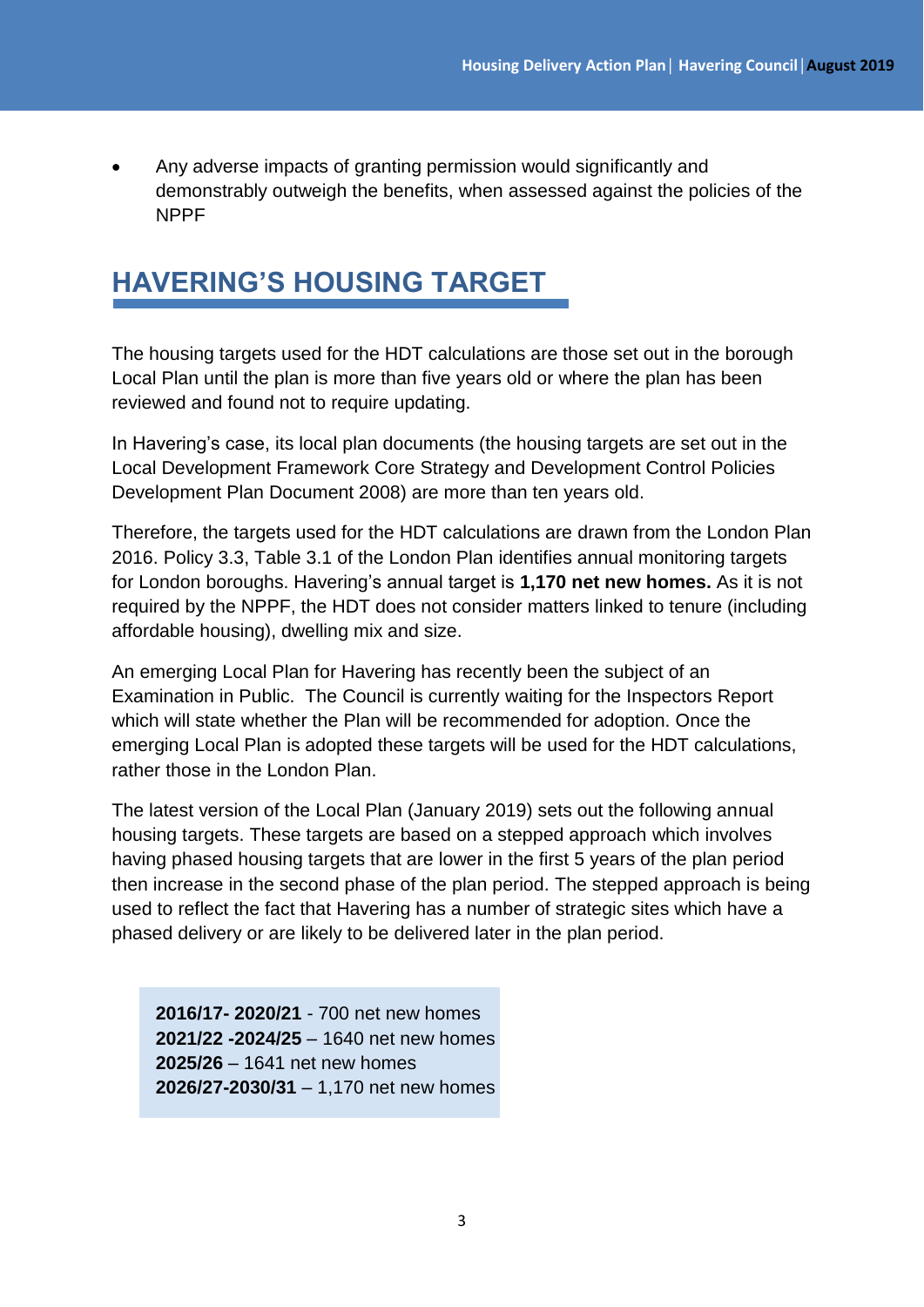# **HAVERING'S HOUSING DELIVERY TEST PERFORMANCE**

The 2018 Housing Delivery Test results were published by the Ministry of Housing, Communities & Local Government (MHCLG) on 19 February 2019 instead of the intended November 2018 publication date.

National Statistics for net additional dwellings is sourced from the Greater London Authority (GLA). London Boroughs are expected to provide their starts and completions to the GLA by August, following the end of the financial year in March. The GLA then submits this information to MHCLG in September.

The figures for Havering in the 2018 Housing Delivery Test results can be seen below in Table 1. The percentage for Havering is identified as **49%**. The Havering Council has reviewed these figures and has informed MHCLG that they are **incorrect**.

The reason for this is that in many cases completion notices for the previous financial year are not received by the Council in time for the August deadline for submission to the GLA. These completions are therefore not included in the figures sent to MHCLG in September which form the basis of the Housing Delivery Test calculations. The MHCLG figures are not able to be updated once submitted and therefore these completions are 'missed out'.

Havering Council has informed both MHCLG and the GLA about this issue and it was raised by the Council at the Local Plan examination in May 2019.

Havering Council has re-calculated the Housing Delivery Test Results using the most up-to-date information which has been sourced from the London Development Database (LDD). These results are shown in Table 2. The completion data for 2015/16, 2016/17 and 2017/18 from the LDD is attached in Appendices 1-3.

The results show that Havering's delivery percentage is **73%.**

This means that:

- A. The 'presumption in favour of sustainable development' **does not apply.**
- B. The Council is expected to **apply a 20% buffer** to its 5-Year Land Supply. The Council has already applied a 20% buffer to its 5-Year Land Supply in its Housing Trajectory for the Local Plan Examination.
- C. The Council is expected to **prepare a Housing Delivery Test Action Plan,**  outlining the barriers to housing delivery and ways in which the Council will look to improve delivery**.**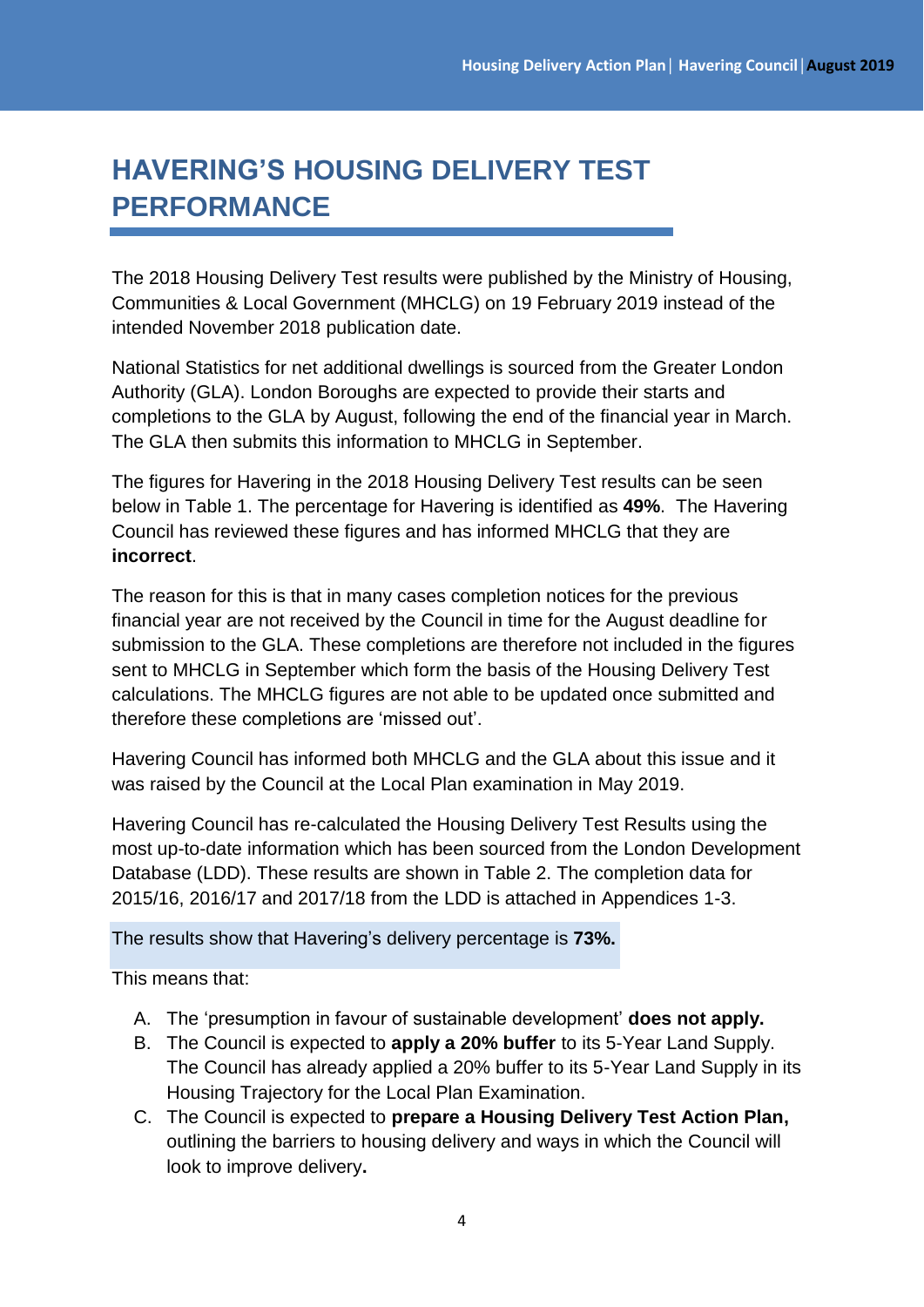|                              | Number of<br><b>Homes Required</b><br>(Annual Housing<br>Target) | Number of<br><b>Homes</b><br><b>Delivered</b> | Shortfall/<br><b>Surplus</b> | <b>Housing Delivery</b><br><b>Test</b><br><b>Measurement</b> |
|------------------------------|------------------------------------------------------------------|-----------------------------------------------|------------------------------|--------------------------------------------------------------|
| 2015-16<br>Financial<br>Year | 1,170                                                            | 1,012                                         | $-158$                       |                                                              |
| 2016-17<br>Financial<br>Year | 1,170                                                            | 436                                           | $-734$                       |                                                              |
| 2017-18<br>Financial<br>Year | 1,170                                                            | 265                                           | $-905$                       |                                                              |
| <b>Total</b>                 | 3,510                                                            | 1,713                                         | 1,797                        | 49%                                                          |

### **Table 1: 2018 Housing Delivery Test Results – MHCLG figures**

## **Table 2 : 2018 Housing Delivery Test Results – LDD Figures**

|                              | Number of<br><b>Homes Required</b><br>(Annual Housing<br>Target) | Number of<br><b>Homes</b><br><b>Delivered</b> | Shortfall/<br><b>Surplus</b> | <b>Housing Delivery</b><br><b>Test</b><br><b>Measurement</b> |
|------------------------------|------------------------------------------------------------------|-----------------------------------------------|------------------------------|--------------------------------------------------------------|
| 2015-16<br>Financial<br>Year | 1,170                                                            | 1,695                                         | 525                          |                                                              |
| 2016-17<br>Financial<br>Year | 1,170                                                            | 596                                           | $-574$                       |                                                              |
| 2017-18<br>Financial<br>Year | 1,170                                                            | 265                                           | $-905$                       |                                                              |
| <b>Total</b>                 | 3,510                                                            | 2,556                                         | $-954$                       | 73%                                                          |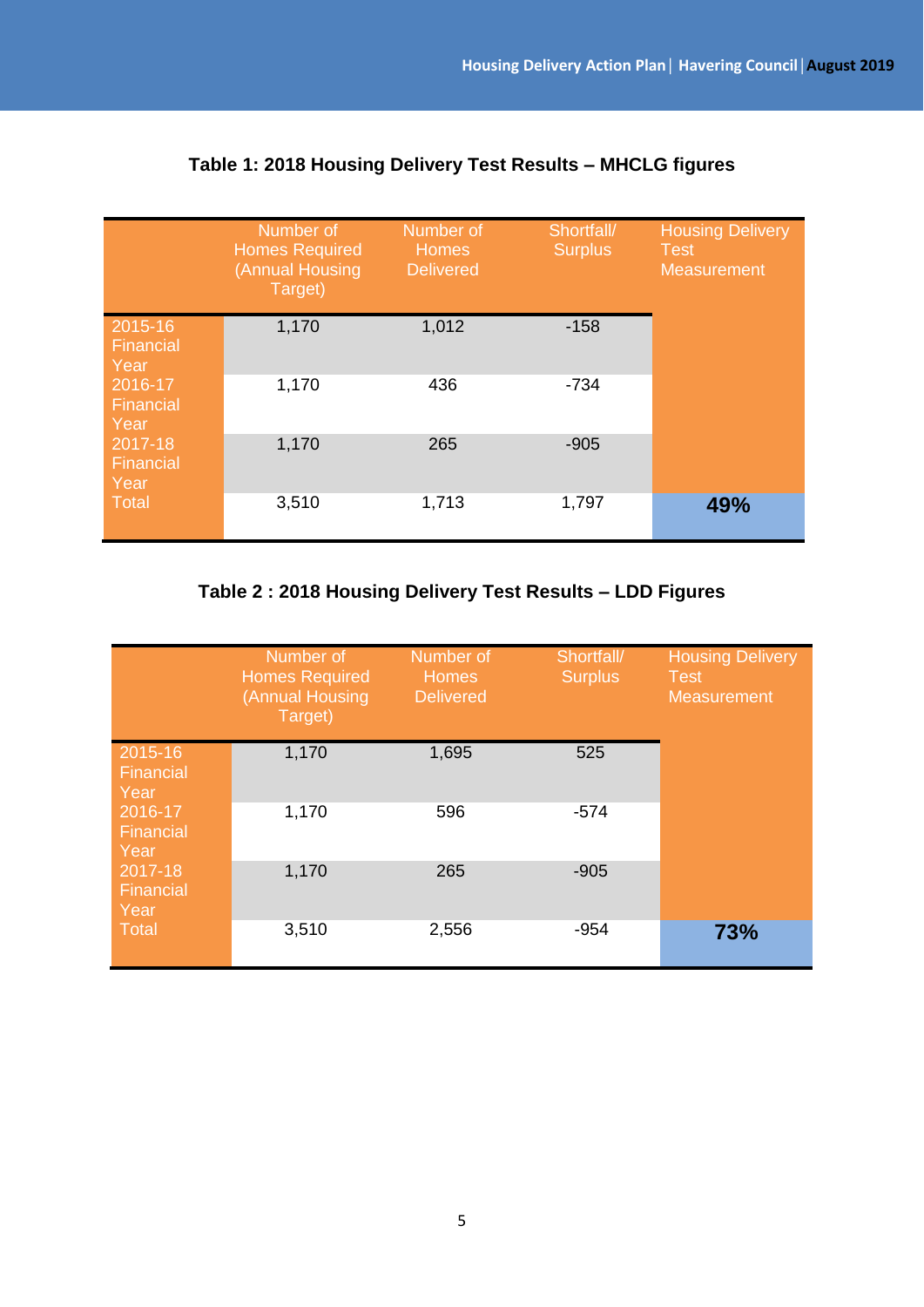

**Figure 1: Net new homes delivered against Housing Targets**

\*The Emerging Local Plan targets are based on a stepped approach which sees Housing Targets rise to 1640/1 per year from 2021/22 to 2025/26. This reflects the predicted housing delivery in the borough – see Figure 2.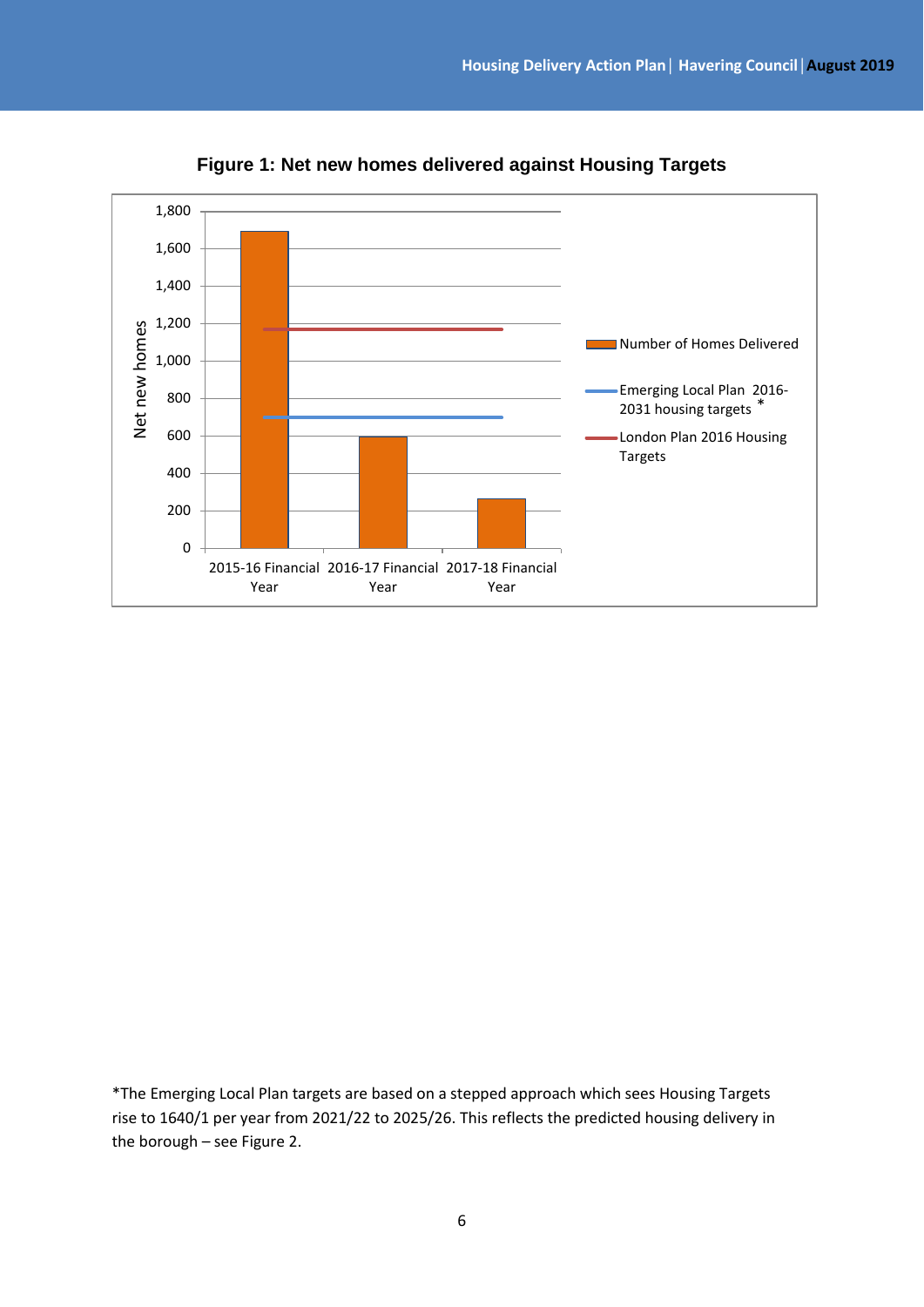# **HAVERING'S PAST AND PREDICTED HOUSING DELIVERY**

Table 3 shows that over the period 2004/05 to 2017/18 Havering has met or exceeding its target in 5 years, and under delivered in 9 years. Havering's delivery record is characterised by a mixture of over and under delivery connected to the peaks and troughs of the housing market cycle. Many of the years in which Havering under delivered were in the aftermath of the 2008 financial crisis or in the recession which followed. Since this period, the number of dwellings completed has increased and moved in a positive direction.

It should also be noted that Havering has significantly increased its level of housing delivery since 2013/14, although the last few years housing delivery has dropped off. Overall, this marks a step change from the level of housing delivery in the decade before this and demonstrates that Havering is making serious efforts to boost its housing delivery. Nevertheless, average annual completions remain below current annual London Plan target of 1,170. The only year this target has been exceeded is in 2015/16 where completions were 1695. That year saw a large number of unit completions from major schemes.

The Council has been proactive in granting permissions for new development. Figure 3 shows that in recent years the number of planning approvals for new housing has substantially increased. There are a number of factors influencing whether and when these approvals are implemented. Some of these are within the Council's control, particularly where it is the developer, however, most are determined by the market, individual developer and landowner circumstances and/or national policy.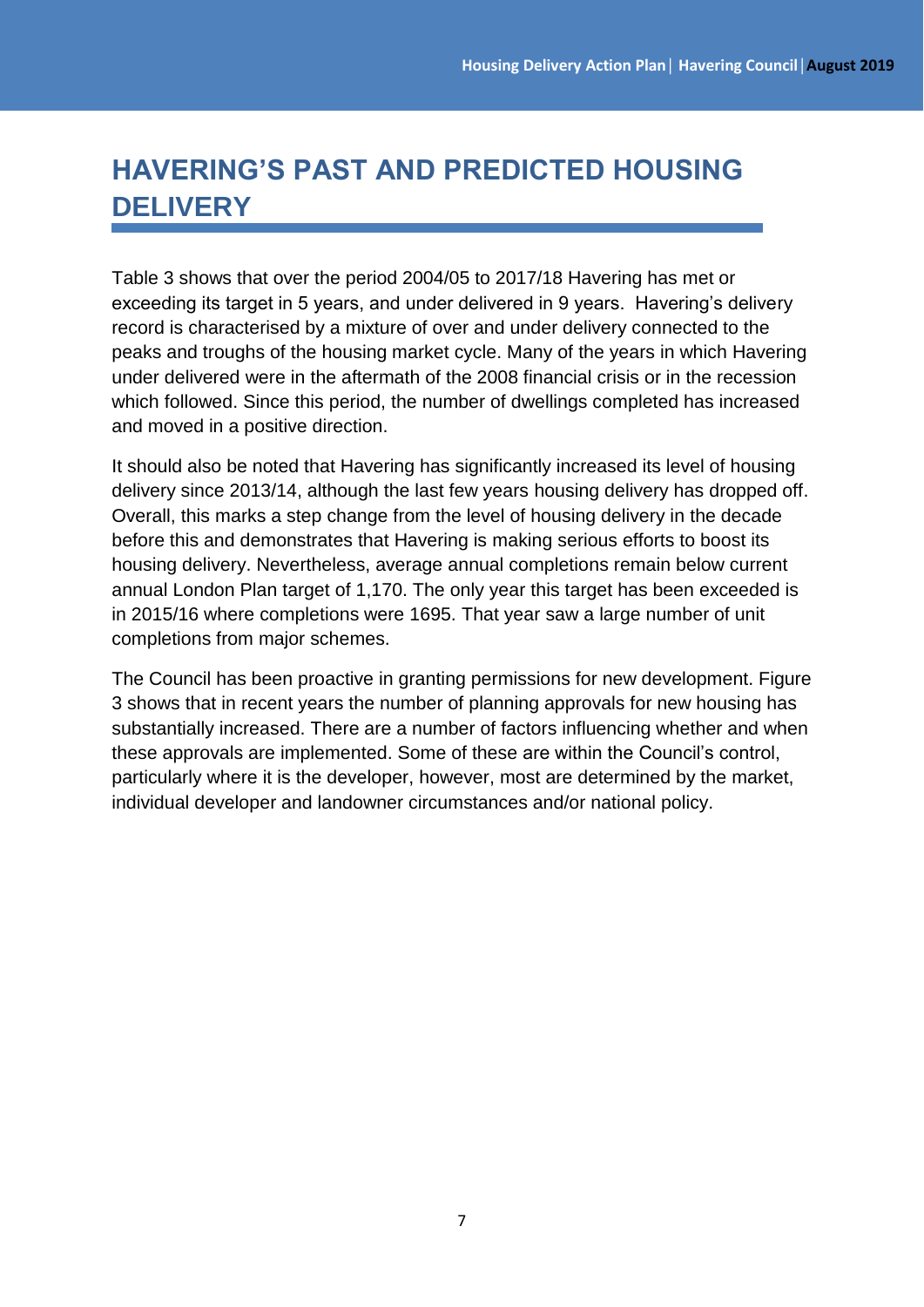|      | <b>Recorded Net Completions</b><br>(net completions using<br><b>MHLCG criteria which</b><br>includes non-conventional<br>completions) | <b>London Plan</b><br><b>Target</b> |
|------|---------------------------------------------------------------------------------------------------------------------------------------|-------------------------------------|
| 2004 | 551                                                                                                                                   | 350                                 |
| 2005 | 371                                                                                                                                   | 350                                 |
| 2006 | 847                                                                                                                                   | 535                                 |
| 2007 | 495                                                                                                                                   | 535                                 |
| 2008 | 637                                                                                                                                   | 535                                 |
| 2009 | 448                                                                                                                                   | 535                                 |
| 2010 | 234                                                                                                                                   | 535                                 |
| 2011 | 445                                                                                                                                   | 970                                 |
| 2012 | 289                                                                                                                                   | 970                                 |
| 2013 | 947                                                                                                                                   | 970                                 |
| 2014 | 740                                                                                                                                   | 970                                 |
| 2015 | 1695                                                                                                                                  | 1170                                |
| 2016 | 603 (596)                                                                                                                             | 1170                                |
| 2017 | 277 (265)                                                                                                                             | 1170                                |

#### **Table 3 : Previous Completions 2004/2005 – 2017/18 Financial Years**



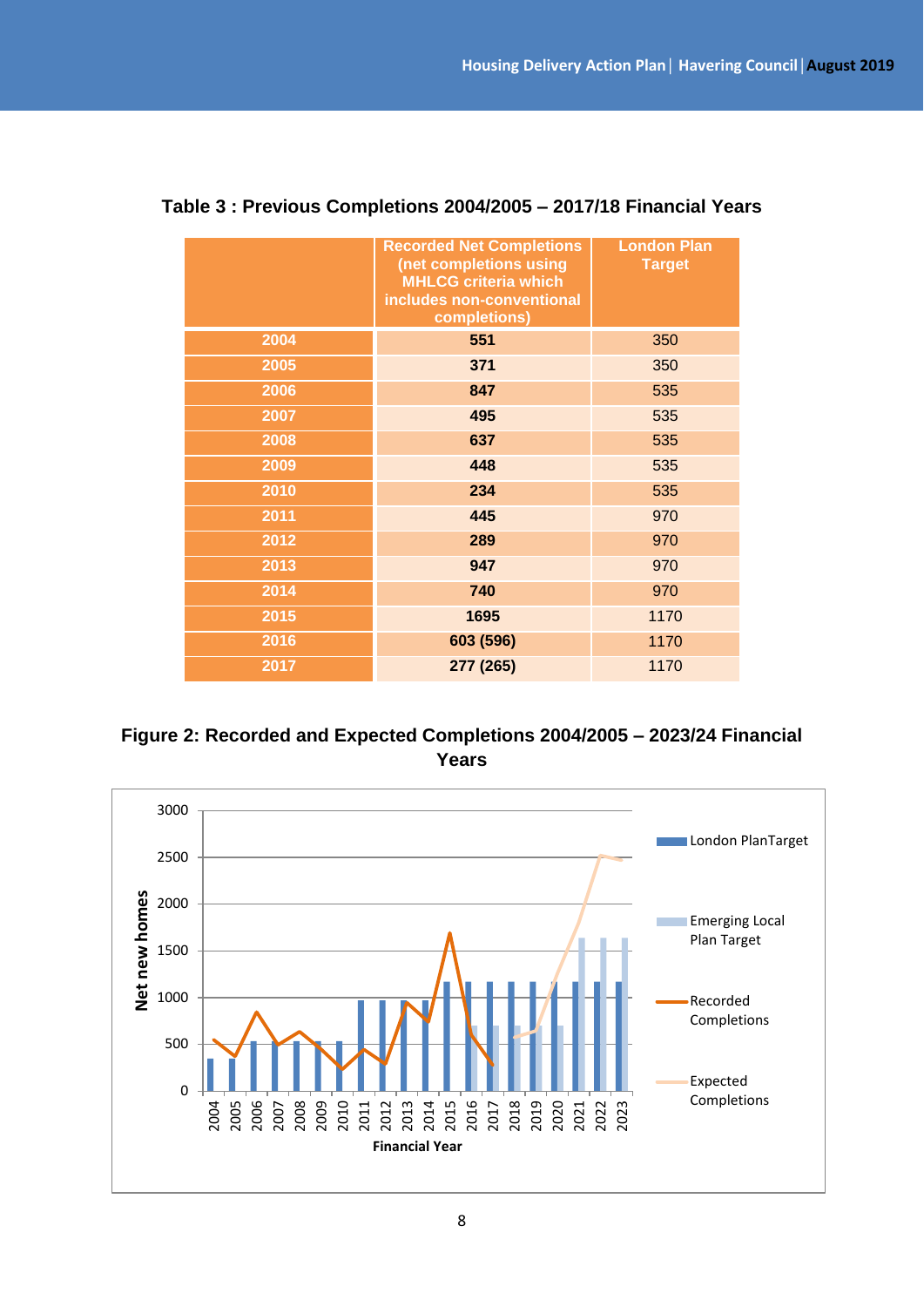

**Figure 3: Net new homes approved 2015/6-2018/19 Financial Years**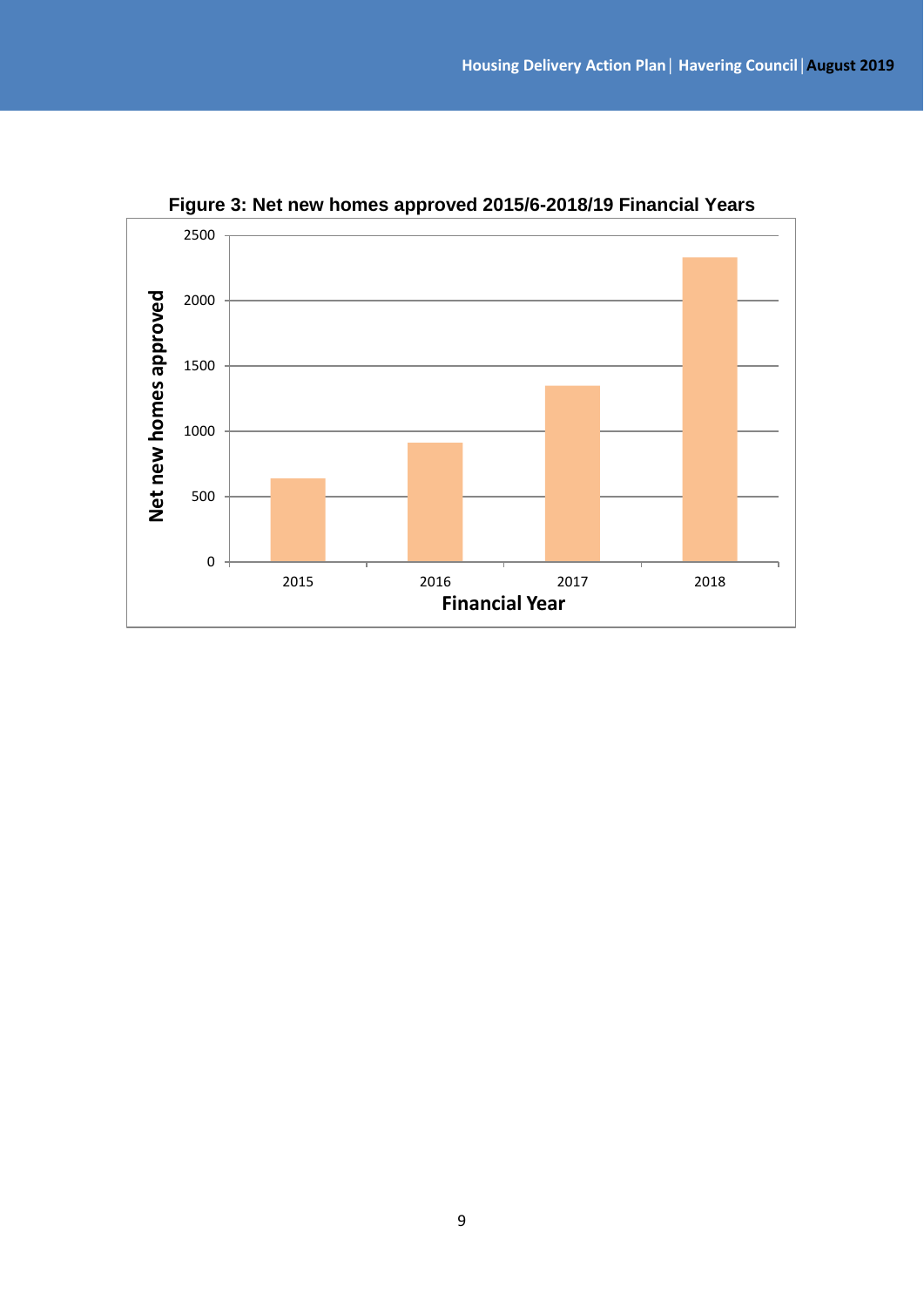# **BARRIERS TO HOUSING DELIVERY**

There are a number of barriers/ factors that can impact housing delivery not just in Havering but across the country. Some of these are able to be influenced by local authorities, while others are determined by the market, individual developer and landowner circumstances and/or national policy.

| <b>Commercial</b><br><b>Factors</b>   | The strength of the local housing market in Havering impacts on a<br>developer's decision to invest in sites to bring forward new housing.<br>Havering's Local Plan Viability Assessment notes that, with regard to<br>the housing market, the economic outlook remains uncertain and<br>largely dependent on the UK's terms of exit from the EU.<br>While the average house prices in London decreased over the year<br>to June 2018 <sup>2</sup> , Havering has been one of the best performing<br>boroughs with a 6.1% annual increase in the year to June 2018 <sup>3</sup> .<br>The borough remains attractive due to its comparably low land<br>values and the anticipated major infrastructure improvements<br>coming through the new Beam Park Station and Crossrail. |
|---------------------------------------|-------------------------------------------------------------------------------------------------------------------------------------------------------------------------------------------------------------------------------------------------------------------------------------------------------------------------------------------------------------------------------------------------------------------------------------------------------------------------------------------------------------------------------------------------------------------------------------------------------------------------------------------------------------------------------------------------------------------------------------------------------------------------------|
| <b>Planning</b><br>process            | While the planning process aims to enable sustainable<br>development, there is a perception that individual planning decisions<br>do not always reflect this. The process is sometimes seen as too<br>uncertain and time-consuming, resulting in delays to the pace of<br>housing delivery.                                                                                                                                                                                                                                                                                                                                                                                                                                                                                   |
| <b>Infrastructure</b><br>delivery     | Havering has a quickly growing population and it is important to<br>ensure that growth is supported by the necessary infrastructure such<br>as transport, education and healthcare facilities.<br>Planning for and funding this infrastructure can be a difficult process.<br>Funding cuts from central government and the limited ability of local<br>government raise funds contribute to pressure on services that can<br>delay development and reduce local support for development.<br>Delays relating to the completion of Crossrail, for example, may<br>have had an impact on the implementation of planning permissions<br>and submission of planning applications.                                                                                                  |
| <b>Site Specific</b><br><b>Issues</b> | These include:<br>Complex landownership with multiple land parcels<br>Reliance on other sites to come forward for development first<br>$\bullet$                                                                                                                                                                                                                                                                                                                                                                                                                                                                                                                                                                                                                              |

 2 GLA Quarterly Housing Market report (updated 21 September 2018)

<sup>&</sup>lt;sup>3</sup> https://www.homesandproperty.co.uk/property-news/uk-inflation-rises-as-london-house-prices-recordbiggest-fall-since-2009-a123106.html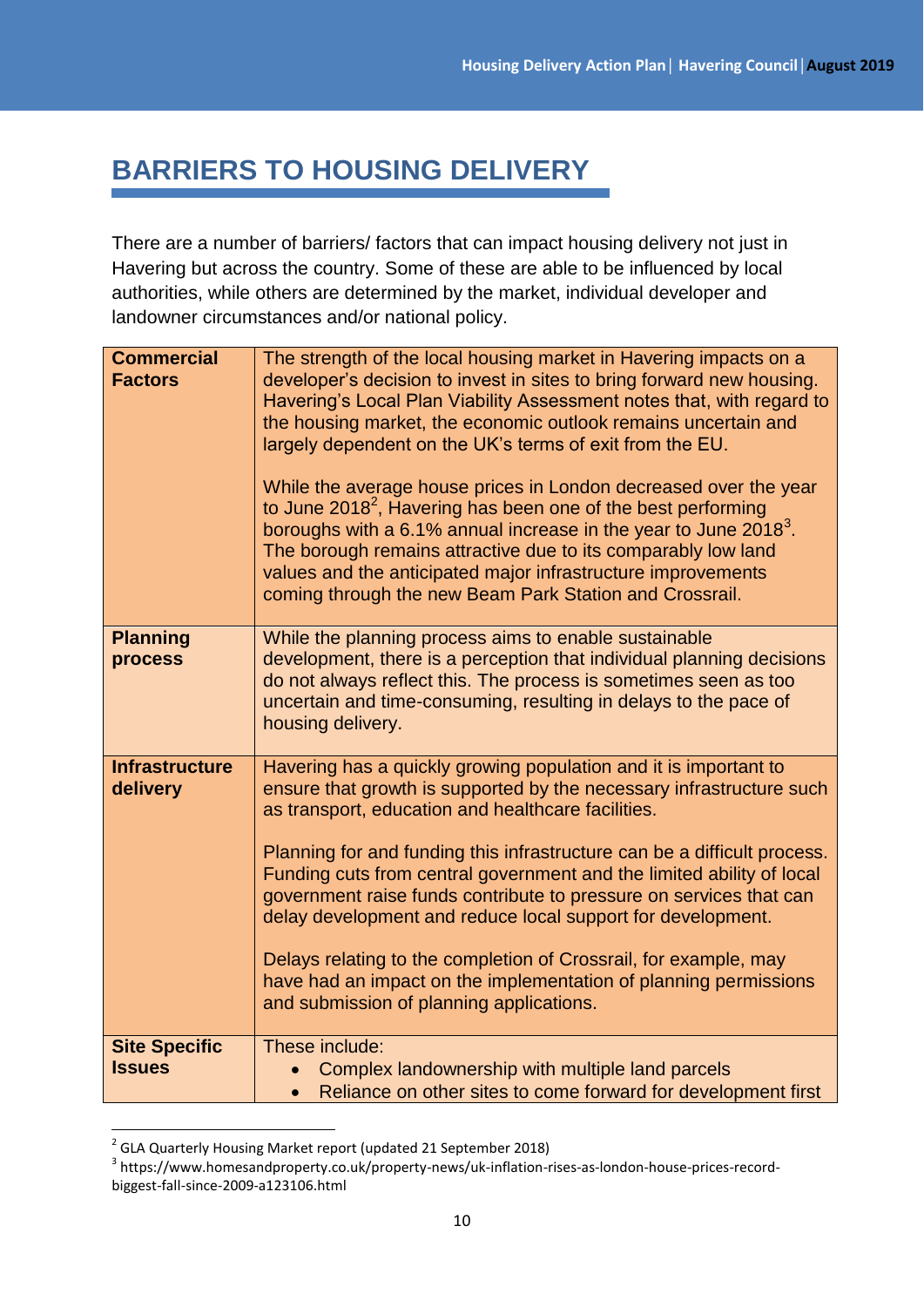|                                                                              | • Environmental and heritage constraints                                                                                                                                                                                                                                                                                                                                                                        |  |  |
|------------------------------------------------------------------------------|-----------------------------------------------------------------------------------------------------------------------------------------------------------------------------------------------------------------------------------------------------------------------------------------------------------------------------------------------------------------------------------------------------------------|--|--|
|                                                                              | <b>Land contamination</b><br><b>Access issues</b>                                                                                                                                                                                                                                                                                                                                                               |  |  |
|                                                                              | Legal issues i.e. covenants, right to light, lease arrangements                                                                                                                                                                                                                                                                                                                                                 |  |  |
|                                                                              | Viability and planning obligations                                                                                                                                                                                                                                                                                                                                                                              |  |  |
|                                                                              |                                                                                                                                                                                                                                                                                                                                                                                                                 |  |  |
| <b>Local</b><br><b>Authority and</b><br><b>Housing</b><br><b>Association</b> | Local authority contribution to new housing supply in England has<br>historically been a significant component of delivery however this<br>has been contracting since the early 1980s.                                                                                                                                                                                                                          |  |  |
| contribution                                                                 | The need for local authorities to step back into this role has been<br>emphasised by the House of Lords Select Committee on Economic<br>Affairs <sup>4</sup> :                                                                                                                                                                                                                                                  |  |  |
|                                                                              | To achieve its target the Government must recognise the inability of<br>the private sector, as currently incentivised, to build the number of<br>homes needed.                                                                                                                                                                                                                                                  |  |  |
|                                                                              | Local authorities and housing associations need to make a much<br>bigger contribution to housebuilding if it is to reach required levels.                                                                                                                                                                                                                                                                       |  |  |
| <b>Land owner</b>                                                            | The individual circumstances of landowners and developers have an                                                                                                                                                                                                                                                                                                                                               |  |  |
| and developer<br>circumstances                                               | effect on the speed at which sites are developed. Key issues<br>include:                                                                                                                                                                                                                                                                                                                                        |  |  |
|                                                                              | Whether the landowner intends to build themselves or sell the<br>site and secure a profit following grant of planning permission<br>Ability to secure finance<br>$\equiv$                                                                                                                                                                                                                                       |  |  |
|                                                                              | Land value expectations                                                                                                                                                                                                                                                                                                                                                                                         |  |  |
|                                                                              | The extent of their motivation to develop the site                                                                                                                                                                                                                                                                                                                                                              |  |  |
| <b>Land supply</b>                                                           | Available urban land is a scarce resource as its supply is inherently<br>limited and fixed. Havering has a limited supply of urban land to<br>develop which leads to developers competing for land and prices<br>increasing. The increase in value that planning permission offers<br>can result in strategic land trading rather than actual development,<br>benefiting the land owner rather than developers. |  |  |
| <b>The</b>                                                                   | The ability to build new homes relies on the availability of skilled                                                                                                                                                                                                                                                                                                                                            |  |  |
| <b>Construction</b>                                                          | construction workers.                                                                                                                                                                                                                                                                                                                                                                                           |  |  |
| <b>Industry</b>                                                              | Currently there are challenges regarding the availability of skilled<br>workers due to a declining number of people joining the sector,<br>workers retiring early and a heavy reliance on non-UK born workers.                                                                                                                                                                                                  |  |  |

 4 Select Committee on Economic Affairs, 1st Report of Session 2016-17, Building More Homes, HL Paper 20, 15 July 2016, para 85 and 56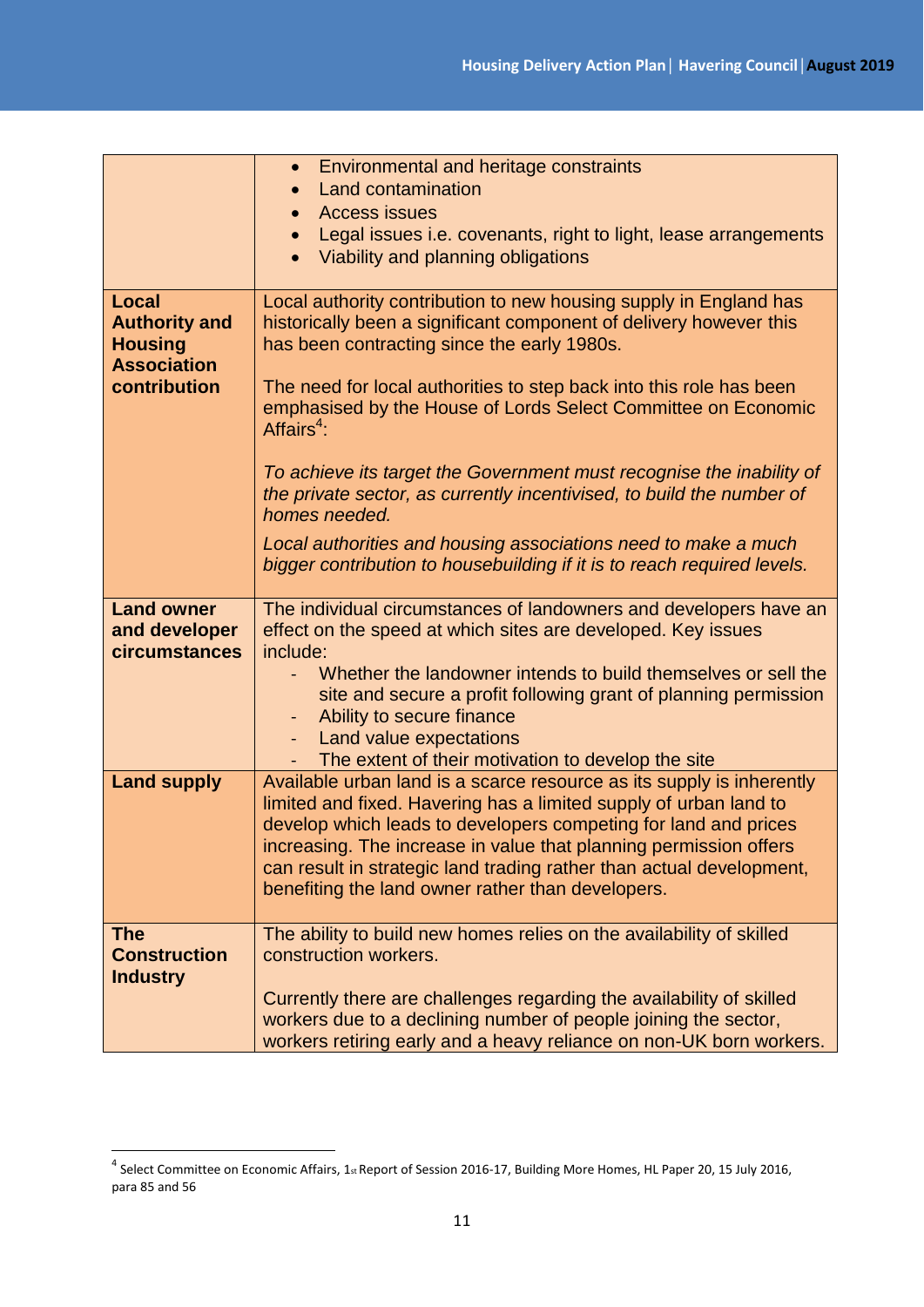$\begin{matrix} \searrow \ \searrow \end{matrix}$ 

# **CURRENT ACTIONS TO BOOST HOUSING DELIVERY**

The Council is committed to meeting its housing needs by supporting the delivery of quality new homes. In recent years it has undertaken a number of steps to boost the delivery of homes. These actions can be grouped into the following six categories:

- A. Developing new Local Plan documents
- B. Active involvement in housing delivery
- C. Facilitating development through the development management process
- D. Infrastructure delivery

## **A. Developing new Local Plan documents**

#### **Adopting a new Local Plan**

Havering's existing adopted local plan documents are more than 10 years old and their housing policies are 'out of date'. The Council is currently in the final stages of a Local Plan Review, with an Examination in Public having taken place in October 2018 and May 2019. This will replace the existing Local Development Framework Core Strategy and Development Control Policies.

The emerging Local Plan sets out an ambitious spatial strategy for 'good growth' to occur in sustainable locations across the borough. The spatial strategy identifies two parts of Havering as the main areas for accommodating growth Romford and the Rainham and Beam Park areas. These are referred to as Havering's 'Strategic Development Areas'. Both areas have been identified as Opportunity Areas within the Draft London Plan and have been granted Housing Zone status by the former Mayor which will help to accelerate residential development. The spatial strategy also sees residential growth occurring across the borough's district centres.

#### **A Masterplan for Romford**

The Council is currently preparing a masterplan for Romford,which will be adopted as a Supplementary Planning Document to the Local Plan. The Romford Masterplan will:

a) Enable the Council to influence, manage and co-ordinate the future character, design and layout of strategic development and infrastructure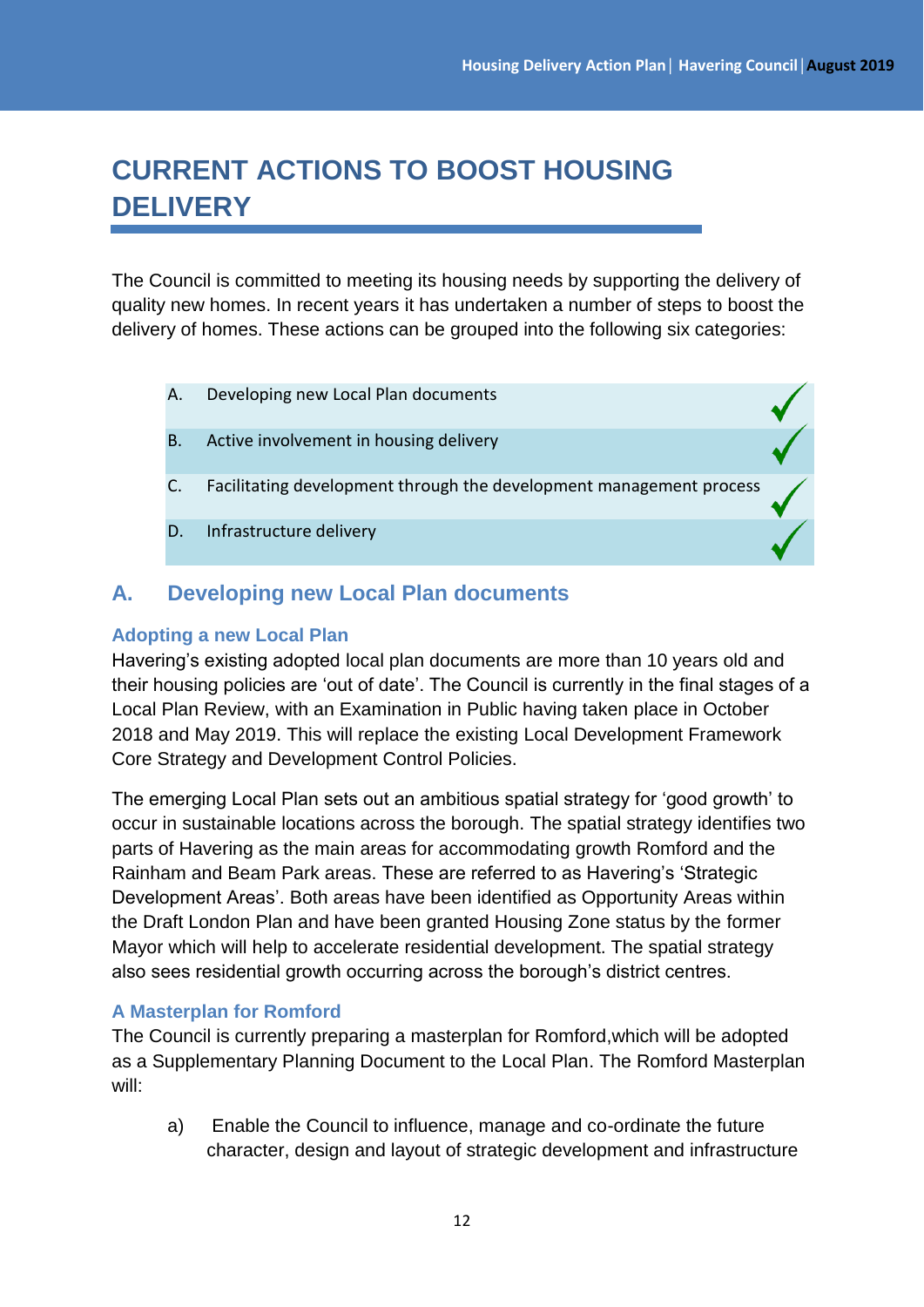on key sites, particularly in light of the arrival of Crossrail and the enhanced profile of the area.

- b) Provide an opportunity for the Council to directly engage with relevant landowners and developers through the process to facilitate bringing forward these sites, build relationships with developers and other important stakeholders, and articulate the Council's aspirations for the area.
- c) Facilitate development coming forward by providing greater certainty to developers as to what is expected for proposals within Romford as well as helping to ensure that development outcomes achieve the Council's place-making objectives.
- d) Enable the Council to identify what investments in infrastructure and the public realm are required to encourage development within the area. It will use this information in discussions with stakeholders such as the Mayor of London in the context of bringing forward improvements in public realm through measures such as 'Liveable Neighbourhoods' projects. Resolving infrastructure issues and enhancing the market attractiveness of the area will of course support overall housing deliverability.

The Council has committed to completing a Romford Masterplan. Work is currently underway with public consultation having begun in January 2019. The Havering Plan 2019-2020 seeks to obtain Cabinet approval for the Romford Masterplan in March 2020.

## **B. Active involvement in housing delivery**

The Council has significantly increased its role in housing provision within the borough through the establishment of its Housing Company, Mercury Land Holdings, and the formation of a number of Joint Ventures to enable the development of large areas/ sites within the borough.

#### **Mercury Land Holdings**

On May 2015, the Council's Cabinet agreed in principle to the establishment of the Housing Company, Mercury Land Holdings (MLH), which would be a wholly Council owned, arms-length commercial entity which would participate in the development of market rent and market sale homes in the borough.

MLH has already completed the development of 65 units at Cathedral Court, and is anticipating practical completion of 44 units at 75 North Street in September 2019. Its objectives in 2019/20 include:

- a) Submission of a planning application for residential development on Quarles Campus
- b) Seeking to acquire two Opportunity Sites in Hornchurch and Rainham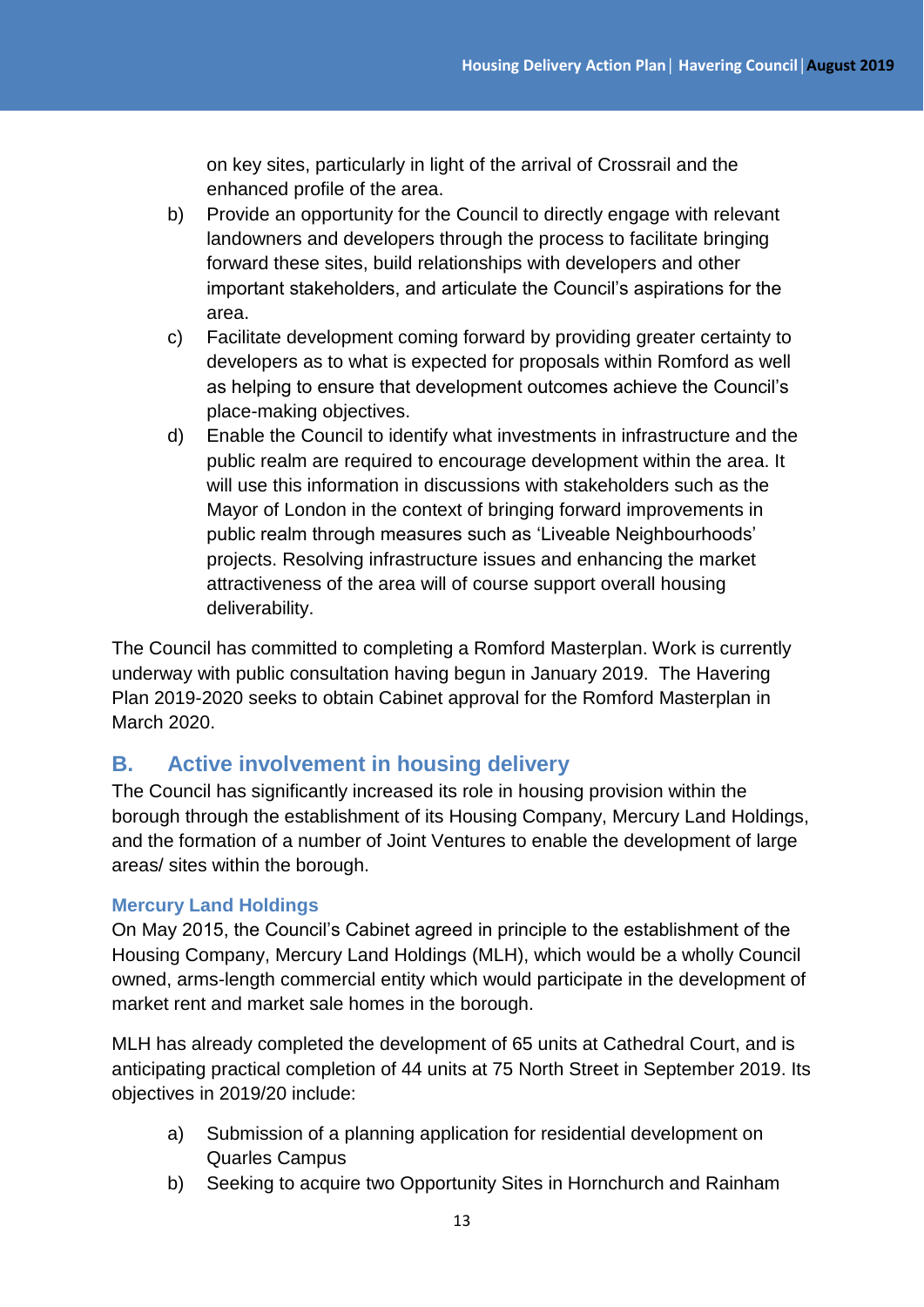#### **12 Estates Regeneration Programme**

The Council is planning to build a significant number of new homes in one of the most ambitious local authority home building programmes in the country. The initial programme focuses on 12 sites across the borough, delivering over 2,000 additional homes. The 12 sites are both inside and outside the Strategic Development Areas. In March 2018 the Council announced that it had entered into a joint venture agreement with Wates Residential in order to deliver the programme.

The overarching vision for the programme is to successfully establish vibrant and connected communities, supported by the provision of good quality new homes, tenure diversity, high quality public spaces, and well-used community facilities within safe and secure environments where people want to live and participate in local activities.

A key objective of the programme is to contribute to meeting the wider housing needs of Havering through the regeneration and transformation of the Council's existing stock for predominantly residential use; to provide a choice of good quality housing for people at all stages of life (including older persons), increasing tenure diversity through affordable rent, shared ownership, private rent, market sale and sheltered housing.

The initial 12 sites were identified as offering the greatest potential for the provision of new affordable homes or requiring intervention due to the costly or unacceptable quality of housing.

#### **Bridge Close Estate Redevelopment**

The Council is planning to build over 1,000 new homes on Bridge Close, a poorly maintained industrial estate within the Romford Town Centre. The Council has formed a Joint Venture with First Base Bridge Close Redevelopment LLP (a JV between First Base Ltd and Savills Investment Management).

The overarching vision for the programme is to successfully establish vibrant and connected communities, supported by the provision of good quality new homes, tenure diversity, high quality public spaces, and well-used community facilities within safe and secure environments where people want to live and participate in local activities.

The proposed development is currently at the pre-application stage and will also include a new primary school, with associated pre-school nursery, health hub and public open spaces for the local and wider community.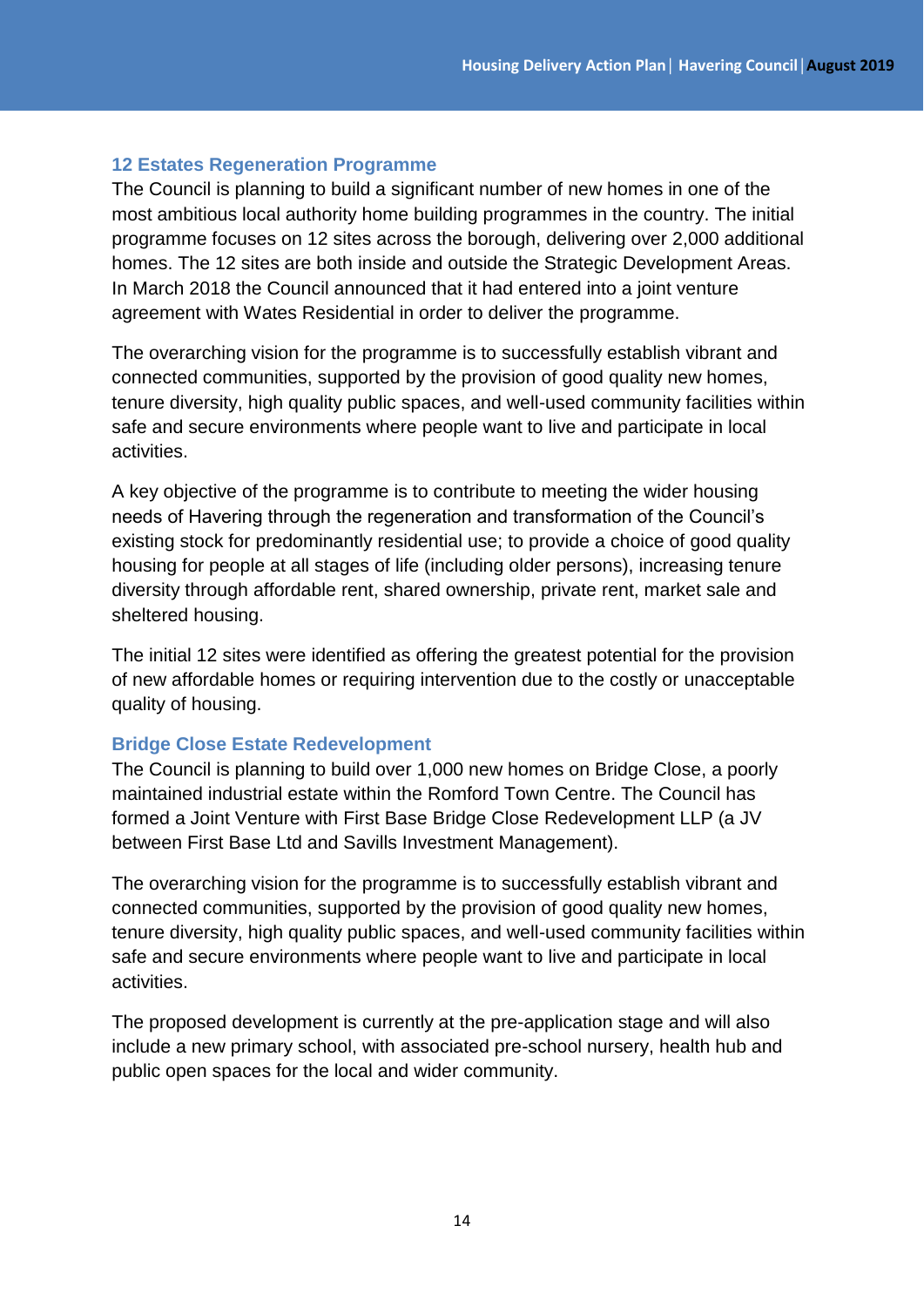#### **A1306 Developments**

The Council is planning to build around 866 new homes on brownfield sites within the Rainham and Beam Park Strategic Development Area. The Council's vision for the Rainham and Beam Park Housing Zone is the transformation of a declining industrial area into a vibrant new urban extension providing much needed new housing, including affordable and family homes, social, physical and green infrastructure with good access to public transport and employment opportunities. The regeneration proposals include the construction of a new railway station, with direct transit to central London, significant works to remodel the A1306 to a residential scale street, and the creation of a new linear park within the Housing Zone.

The Council has entered into a joint venture partnership with Notting Hill Housing to delivery this project. The sites that comprise this development have been submitted for planning permission and form part of the wider regeneration and transformation of the area from a post-industrial landscape to high quality residential area.

# **C. Facilitating development through the development management process**

The Council is committed to working early and collaboratively with developers to secure good planning outcomes for Havering and enable an efficient planning approval process.

The Council's pre-application service offers range of services, including meetings, written exchange of correspondence and site visits. Alongside this, for large or complex proposals, the Council offers Planning Performance Agreements (PPA) with the aim to work with applicants to get the proposal to an acceptable form prior to the submission of the planning application. This involves a development team approach working to a project plan.

The development management system was further refined from 2018 in the following ways:

 **Introduction of a Strategic Planning Committee (SPC) from May 2018** – the intention of the committee is to determine major strategic planning applications. Part of the remit of the committee is to receive developer presentations at pre-application stage – ideally at an early stage and then closer to submission. The aim of the developer presentations is twofold. Firstly, if means that when applications are put before Members for decision they are already familiar with the proposal. Secondly, the early engagement allows Members to give feedback on the proposals at an early stage and later for the developer to explain how the scheme has evolved, including response to feedback given. Initial indications are that the process is working well where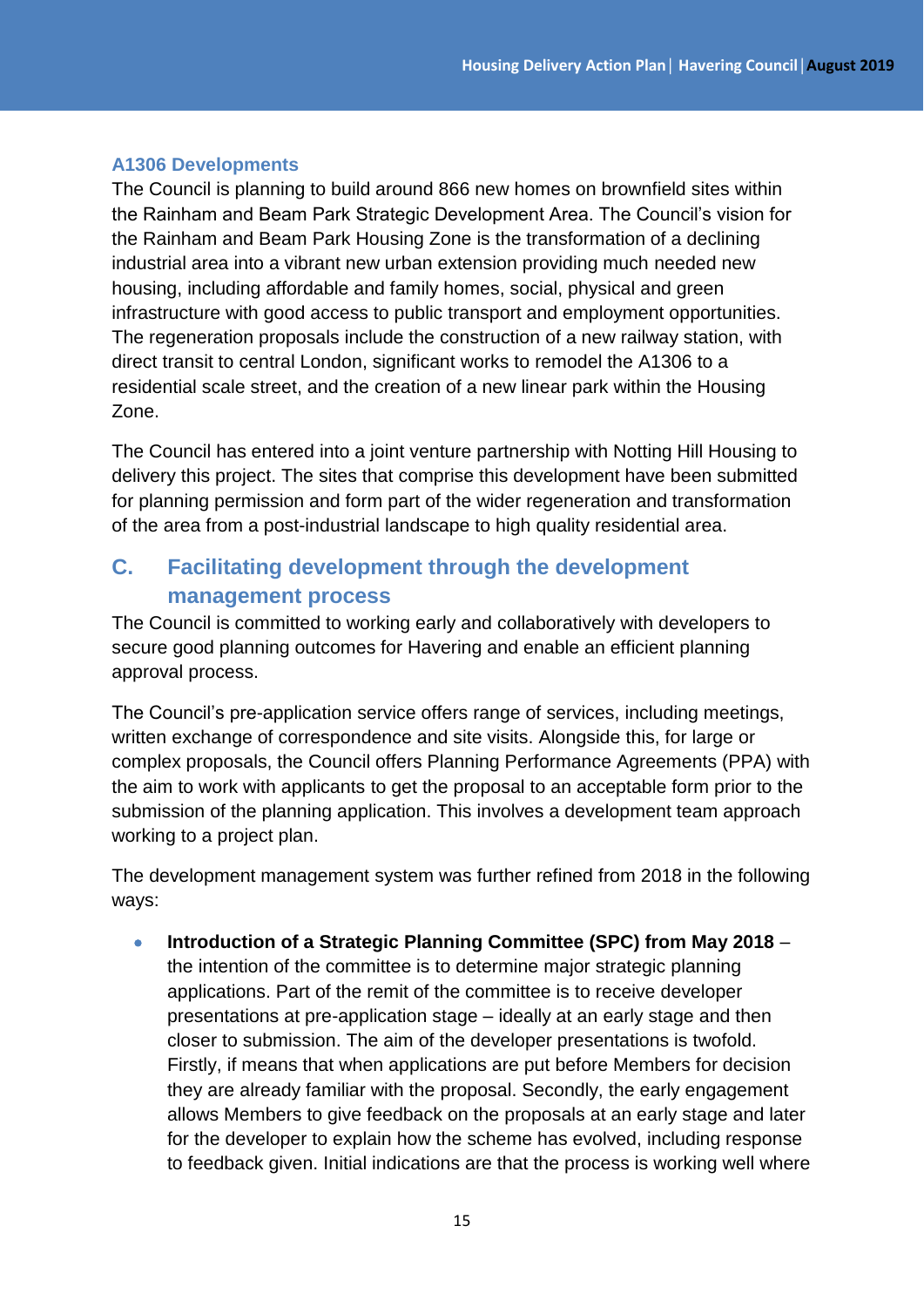developers take the opportunity to engage at an early stage. The presentations to SPC form part of any PPA.

- **Introduction of Havering Quality Review Panel (QRP) from December 2018.** In accordance with Paragraph 129 of the NPPF, Havering have set up a design review panel. The QRP has a pool of 20 built environment professionals who have a record of achievement in their field. A panel, consisting of a Chair and 4 members from the pool of professionals, review development proposals, ideally at an early stage of the process with the aim of increasing the design quality of any proposal through feedback on the proposal. It is expected that for large major developments there would be a second presentation once the design has been further developed. The use of QRP is embedded in the PPA.
- **PPA's –** From January 2019 the pre-application service was re-launched with proposals over 25 units requiring a Planning Performance Agreement and benefitting from a project managed Development Team approach. The aim is to ensure that a proposal is developed from early inception stage through to application submission so that it has the greatest possibility of being considered acceptable and granted planning permission.
- From Spring 2019, the pre-application process for developments less than 25 units was revised and relaunched with specified timescales for response and differing level of service in terms of meetings, site visits and correspondence. The aim is to give applicants certainty in developing their proposals through to planning application submission.

# **D. Infrastructure delivery**

Havering's Infrastructure Delivery Plan (IDP), submitted as part of the evidence base for the emerging Local Plan, sets out the type and scale of infrastructure required to underpin the Local Plan's vision and framework for the future development of Havering. The Infrastructure Delivery Plan identified that the cost of the infrastructure needed to support the delivery of the Local Plan is in the region of £580m.

The housing strategy for the Local Plan identified its Strategic Development Areas as the key source of future delivery. On this basis, the IDP sets out a number of priority projects within the SDA's in addition to other priority projects elsewhere in the borough.

```
Priority projects in the Rainham and Beam Park SDA
Utilities: diversion of electric cables, sewer and gain main
```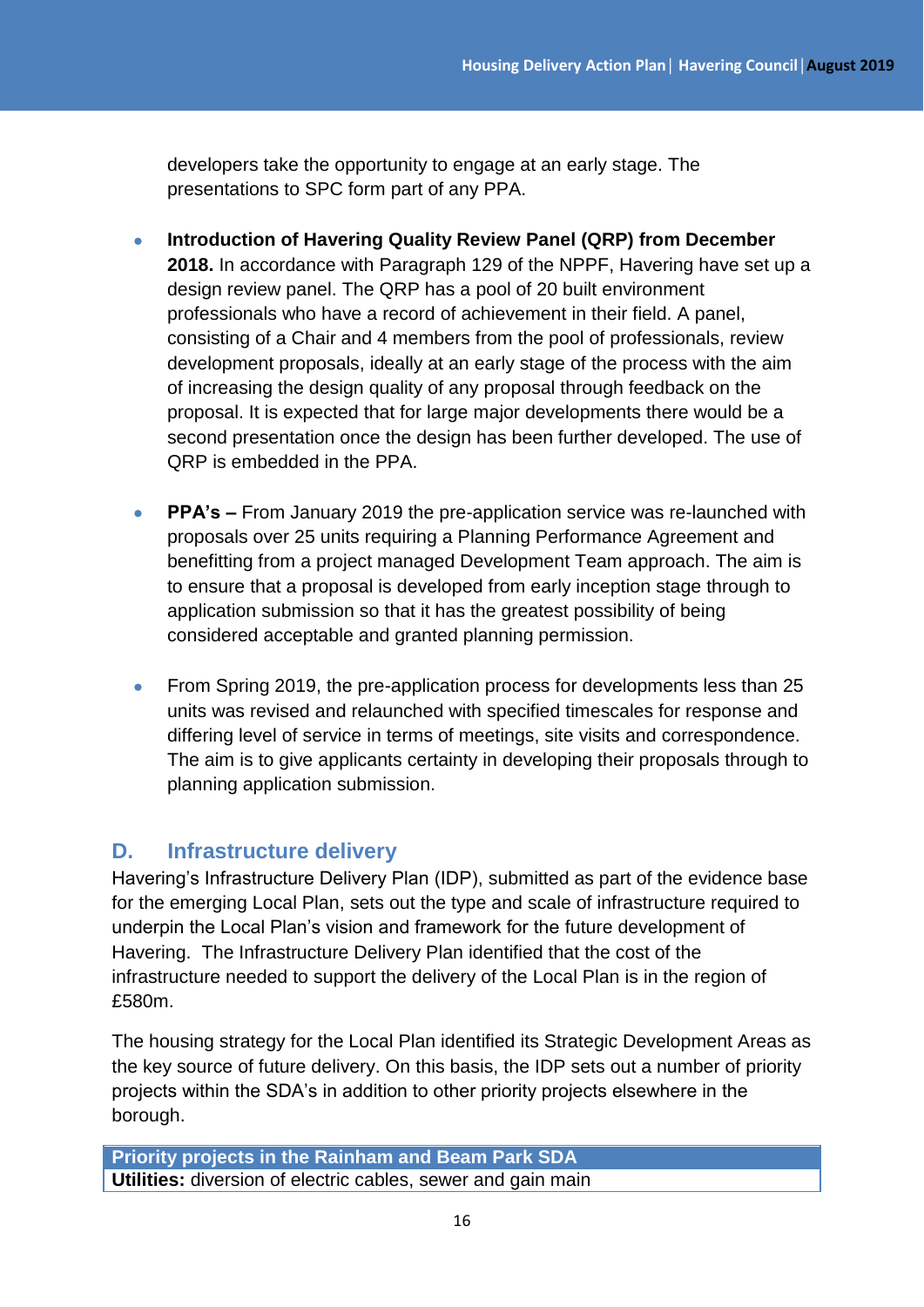**Transport:** new Beam Park Station

**Transport:** Beam Parkway, improving connectivity along A1306

**Education:** new and expanded primary and secondary schools

**Health:** New primary care facilities, one in Beam Park development and one near Rainham Town Centre

**Flood Protection:** Opening up culverts and flood storage improvements

**Priority projects in the Romford SDA**

**Transport:** Crossrail serving Romford

T**ransport**: Romford Station improvements

**Transport:** East West Link and improved accessibility for walking and cycling

**Transport**: Improved permeability of the Romford Ring Road through TfL's Liveable Neighbourhoods programme

**Education:** New and expanded primary and secondary schools in Romford **Health**: Primary and community care hub in Romford Town Centre

The IDP identifies the main funding sources likely to be available to support delivery of Havering's infrastructure needs. These include:

- London Borough of Havering capital funding;
- **Greater London Authority/ Transport for London;**
- Developer contributions;
- Lotteries and charities;
- Direct charges for services, as in the case of utility companies.

It is also important to note that Havering contains two Housing Zones in (1) Romford and (2) Rainham and Beam Park. The provision of homes in these areas is supported by a range of planning and financial measures. Housing Zone programmes are funded by a combination of local authority funding, GLA direct and recoverable grant, and external funding. Housing Zone finance will be used predominately to delivery physical infrastructure in advance or parallel to development, which will significantly increase viability and hence improve Community Infrastructure Levy/ section 106 contribution potential.

The Council has recently (July 2019) adopted the Havering Community Infrastructure Levy. The Levy will help the Council secure financial contributions from developers towards the cost of providing infrastructure necessary to support change and growth in Havering. The Levy will secure funding from specific types of development depending on the location of development within Havering (as set out in the Charging Schedule). Although it is expected that the Levy will help secure funding towards the cost of infrastructure this will only be a proportion of the overall cost of infrastructure and it will remain necessary for infrastructure funding to be secured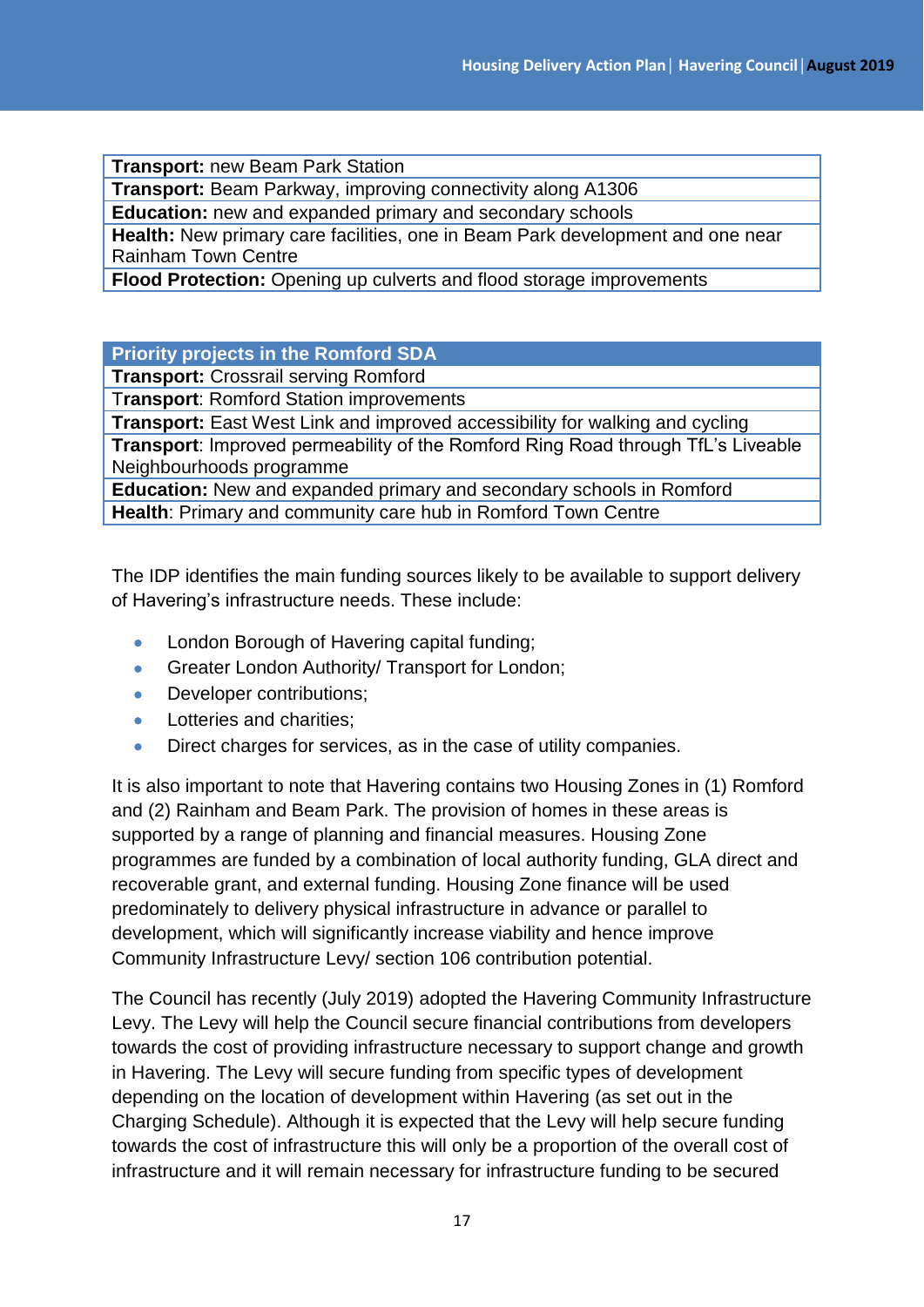through several sources including other contributions from developers secured through planning obligations (in appropriate circumstances)

# **FUTURE ACTIONS TO BOOST HOUSING DELIVERY**

In addition to the actions identified above, the Council will be undertaking the following actions to improve its housing delivery and ensure that new quality homes are planned for and constructed in a way that contributes to good place-making and

|    | Α.        | Developing new Local Plan documents           |  |
|----|-----------|-----------------------------------------------|--|
|    | <b>B.</b> | <b>Expanding the Council Planning Service</b> |  |
|    |           | Active Involvement in Housing Delivery        |  |
|    | D.        | Identifying future sources of housing supply  |  |
|    | Е.        | Engaging with land owners and developers      |  |
| F. |           | Infrastructure planning                       |  |

### **A. Developing new Local Plan documents**

#### **Local Plan Early Review**

It is acknowledged that the Local Plan will require an early review, particularly in light of the upcoming adoption of a new London Plan in early 2020. An early review will provide the Council with an opportunity to assess the effectiveness of the policies of the Local Plan and adjust them where necessary to be in general conformity with the housing policies of the new London Plan and in line with the new NPPF 2019 so as to meet Havering's identified housing need. The Council will initiate early review of the Local Plan immediately after its adoption.

#### **The Site Specific Allocations Development Plan Document**

The Council will prepare a Site Specific Allocations Document (SSA) to accompany the reviewed Local Plan.

In July 2019, Cabinet approved the preparation of the SSA an initial round of public consultation. This phase of consultation is planned for autumn 2019. As part of the consultation the public, land-owners and developers will be asked to identify sites that can accommodate Havering's housing and infrastructure needs and would benefit from additional guidance and direction through allocation.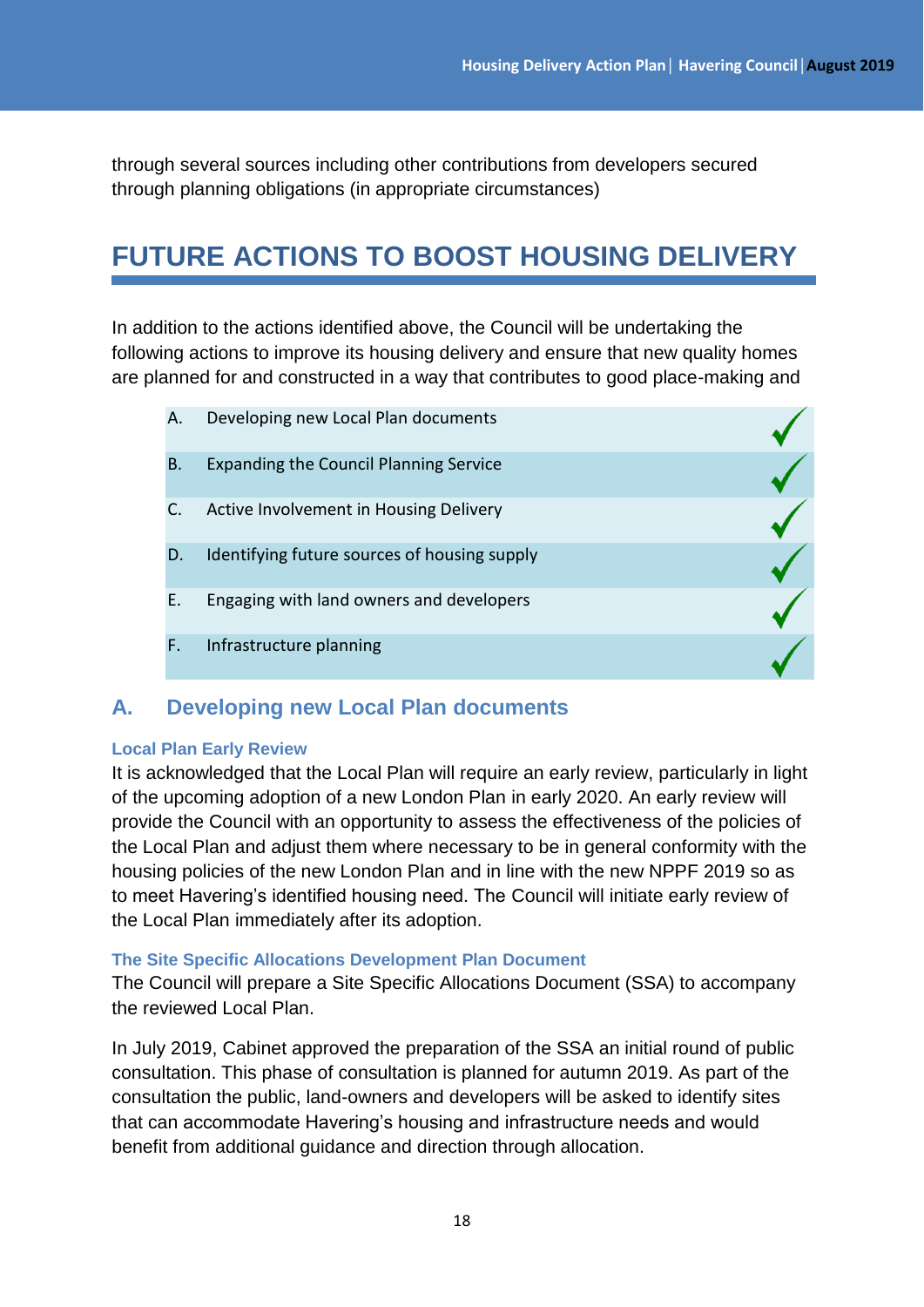The completed document will facilitate development by identifying sites with development potential and providing design guidance to support their development.

Allocation in an SSA provides greater certainty and clarity to developers and landowners on the appropriate form and character of development on a site.

#### **A plan for Rainham**

The Council is currently undertaking scoping work to assess opportunities for regeneration in Rainham.

# **B. Expanding the Council Planning Service**

In light of current and anticipated growth in planning applications and an ambitious plan-making programme, the Council is expanding its planning service to ensure that it is able to meet this challenge.

The growth plan will bring about a step-change in the nature of the work undertaken by the planning service, helping to improve its efficiency so that it is fit to deal with the anticipated workload over the next few years.

Recruitment to fill the additional roles required began in July 2019.

# **C. Active Involvement in Housing Delivery**

#### **Northwest Romford**

The Council has been looking into opportunities for regeneration and place-making in North West Romford. The Council's Corporate Forward Plan notes that the Cabinet is due to make a decision in Autumn 2019 on whether to commence a programme of work to bring forward a development proposal at the North West of Romford.

#### **Estates Regeneration Programme**

The Council is currently undertaking one of the most ambitious local authority home building programmes in the country. The initial programme, discussed above, focuses on 12 sites across the borough. However, the Council is also looking into potential redevelopment across its other existing housing sites, as well as opportunities to redevelop areas adjacent to the 12 Estates Sites.

## **D. Future Sources of Supply**

The Council considers that there will be other sources of supply across the borough. Consideration has been given to the role of the borough's district centres and their potential for residential intensification. A review of sites in the district centres has found that whilst there may be some scope for intensification, it is unlikely that development will come forward in the early part of the emerging Local Plan due to land ownership issues and the availability of sites. The Site Specific Allocations